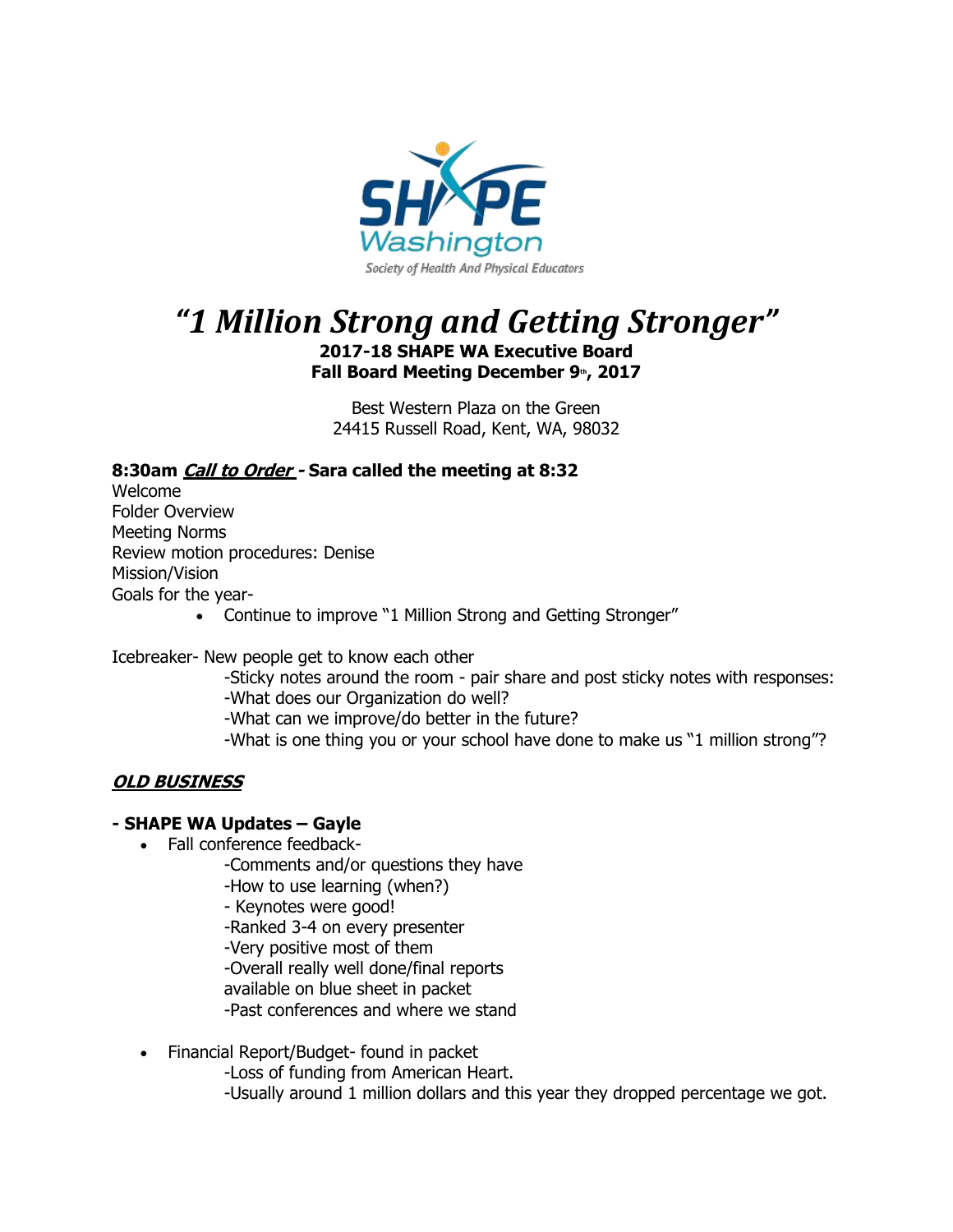-\$26,000 less this year due to American Heart. SHAPE America is meeting with American Heart soon to discuss. -Still happy to keep on with it. -3 year contract

# **NEW BUSINESS**

## **- Upcoming Conferences/Events:**

- SHAPE-UP Day – January 25<sub>th</sub> in Olympia- More on this later from Susan.

\*Want to find out the impact from the McCleary bill.

\*Question from Terri Galloway- Does that date always stay the same? Hard for secondary staff to get that time off so close to end of semester. Answer; yes legislature counts on that time frame.

- **-** West Best February 3<sub>ª</sub> at Chief Sealth High School, Seattle
- Health Conference April 28<sup>th</sup> at Central Washington University

\*We make \$ from clock hours from that.

- \*2nd annual
- \*Good turn out for the first time last year, we need more.
- \*Help promote/ consider presenting
- \*Judy Beard is organizing it
- SHAPE America Conference March 20-24 $n$  in Nashville, TN
	- \*Some of us are going

\*Promote from WA/ give SHAPE America the message that we need conferences on the west coast.

\*Need numbers in Boise to get them to have one in HI

- NWD/SWD Regional Conference  $-$  June 25-27<sup>th</sup> in Boise, ID \*Need a large attendance if we want more West coast conference

## **-Fall Conference Update- Gayle/Jeana**

## **\*Wenatchee**

\*Excited to start planning

\*Theme- planning stages. "Ignite" is on the drawing board/ be a spark for something

\*Cool event opportunity to bowl via the bowling alley

\*Questions for Ken- Please shoot out emails to those who have attended. These will all be on newsletter and conference website.

## **- Journal Report – Sara/Alice**

- Articles due December  $15<sup>n</sup>$  Theme of "1 Million Strong and Getting Stronger" \*Please let Alice know if you are going to be late.
	- \*Need ideas talk to the marketing committee.
	- \*See Krista if you need some help with how your topic fits into the theme.
- Spring article due April  $1$ <sup>st</sup>
	- \*Think of ideas of the theme for this upcoming one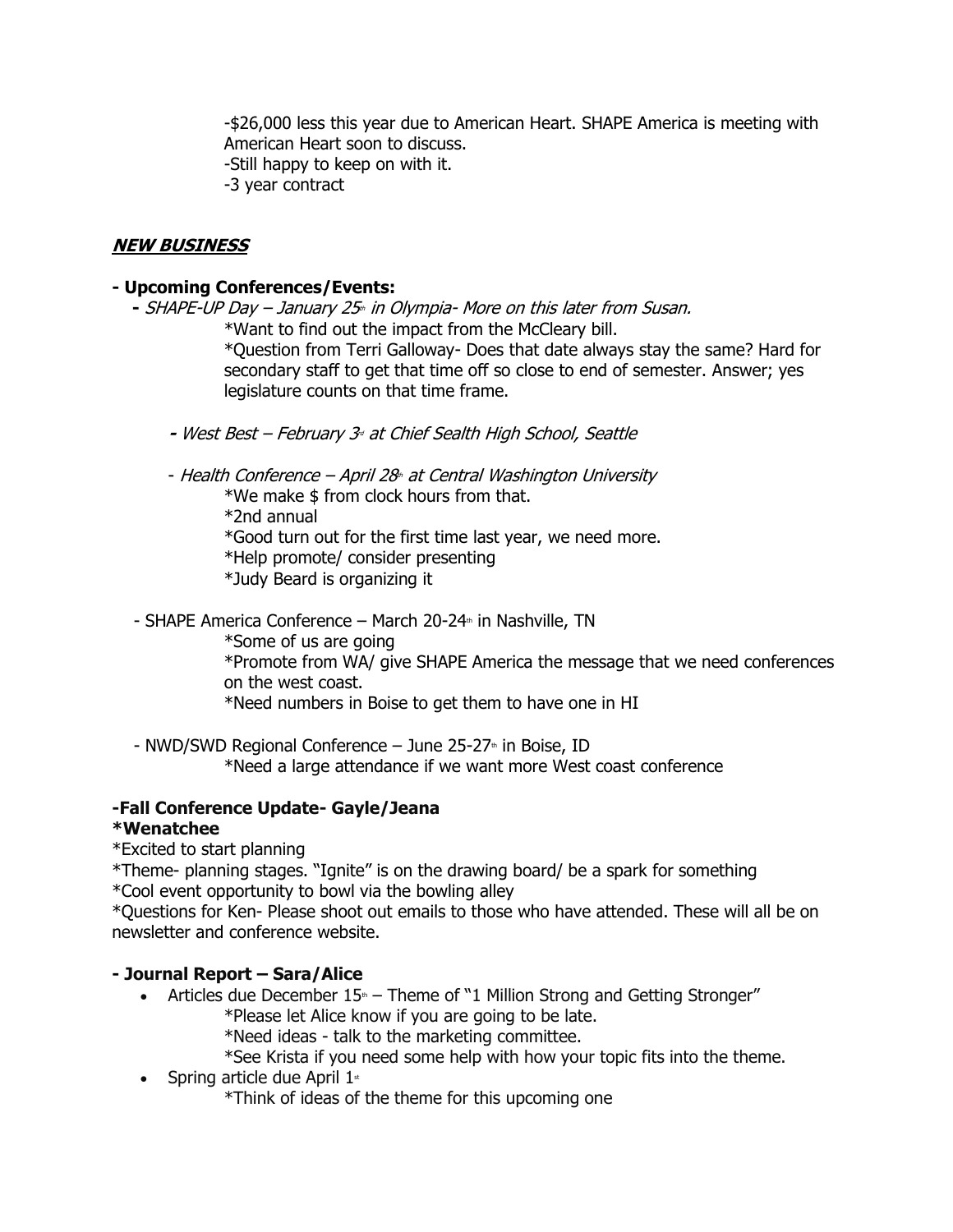\*Is it beneficial to have a theme?

\*Toni-Suggested how do we inspire others.

\*Always remembering current events.

\*Terri Galloway- Promoting to others in the state. Instead of long articles, more shorter ones. Less fearful 500 words or less something you are doing well in your field.

\* Piggyback Melanie says promoting others to offer submissions for the journal could help Paul out for his success stories with more people involved in writing the journals entries.

## **-SHAPE AMERICA Update– Gayle**

## -**NWD Update- Gayle**

**\***Merger of the northwest and southwest districts (11 states involved) organizations.

\*Will be voted on at the SHAPE America Convention this spring

#### **-Awards & board nominations – Sara/Mary**

• Board positions open next year: Elementary PE, Student/Young Professional, President-Elect

\*Please reach out to encourage others to apply.

\*Try to get those by Spring.

• Award nominations due April 1, 2018

\*Awards online now

\*Spotlights our profession

\*Spreading the word about PE

**\***Reach out with the info through "Plan."

\*Maybe connect with principals, so that people aren't as afraid to nominate themselves.

\*Could add the promotion to the newsletter

\*WA principals magazine/ could add snippet for nominees for future awards.

\*Add to Twitter and Facebook pages

\*PALS award/ community partner award (new) Nomination- Representative Riccelli

## **-Action Based Learning – Paul**

\*8-9 people in organization trained in it

\*70% attendees were elementary classroom teachers

\*12 posters to focus the material

\*Longer in session referred to focus items

\*Challenge- We need to find a way to get a return on investment

-Paid attendance

-Clock hours

-Promote to classroom teachers/ principals to get hired to be paid to come in -Need to find a way to get into that market

-Maybe break into elderly population outside of PE/Health field

\*Can we create a flyer to promote?

\*May not know we (PE/ Health teachers) are able to teach these concepts

\*More time to discuss during committee team. (Advocacy committee)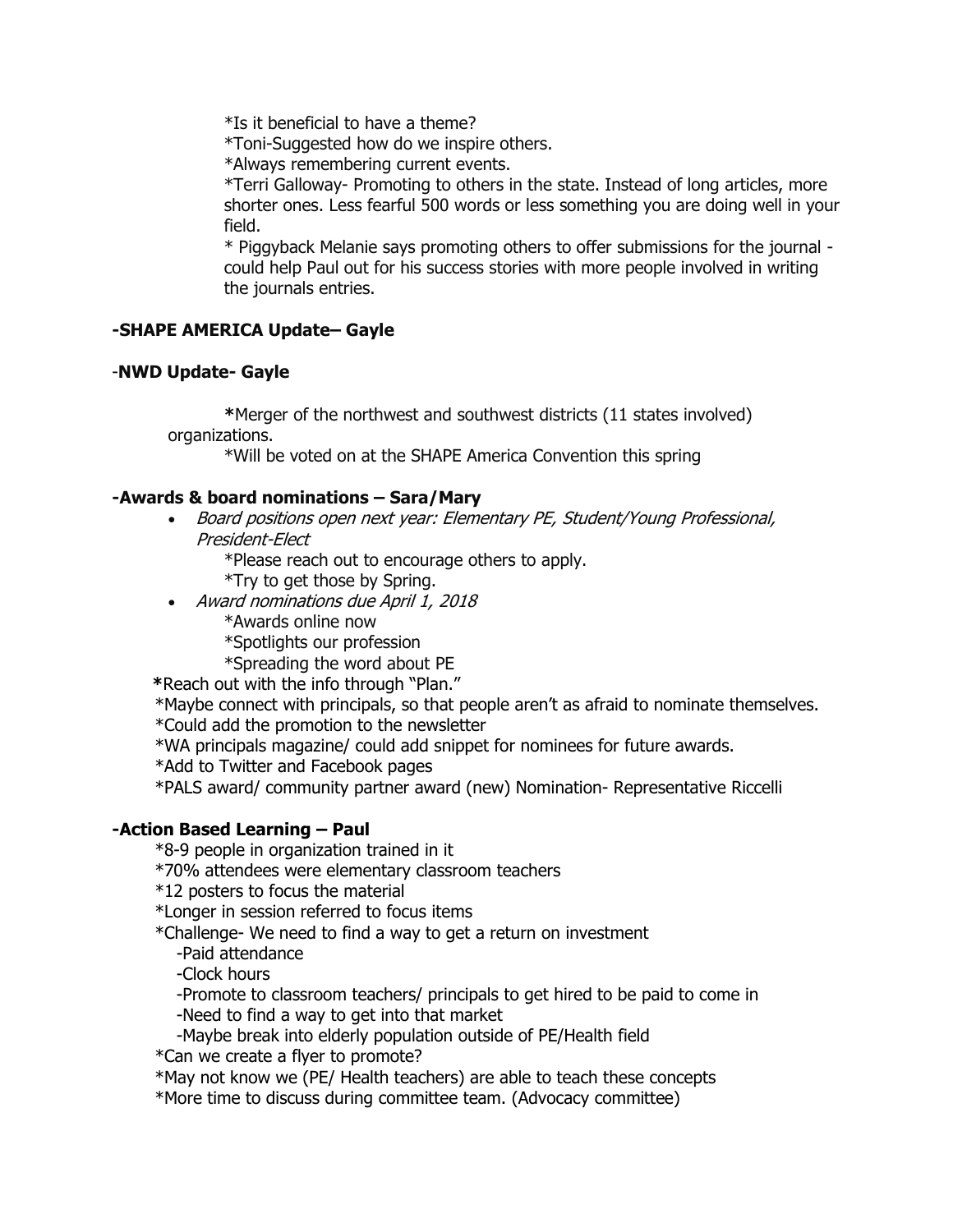## **BREAK**

## **GUEST PRESENTERS:**

#### **9:45-10:15am – Ken Turner, OSPI**

• HSB 1235 Updates

\*igrants is changing for reporting

\*How we got the money for the assessment data

\*Highest used Assessments- Elem. Miss Trimble's Muffins/ M.S. Saras story/ H.S. Stressed

and

Depressed.

\*Still no power to scare schools into reporting

\*Changing igrants into surveygizmo/ merging reporting location

\*HSB 1235- requires metrics to be starting 2018-19/ Trial run 2017 for reporting

\*If you're not using OSPI assessments what are you using

\*How much PE time are you asking?

-Boils down to district level

-Doesn't answer school to school yet

\*Figuring out how many waivers.

\*What does OSPI do with this data?

\*Easy to tweak surveygizmo. First year will be rocky. Year before law goes into effect.

\*Question- Is there a question on there about teacher certs. Answer= no.

\*Most of the data is coming from H.S. Some from M.S. and lowest amount from elementary

school. Maybe a lag of a year for all the elementary schools

\*Cedars- Data location tool OSPI uses. Place where all our assessment data and answers from

surveygizmo are complied.

\*Cedars can differentiate the data from certificated vs. non-certificated staff's data.

\*Same info not done for Health. HSB 1235 is only related to PE.

\*Still playing with how we will display that knowledge.

\*Hoping for an interactive map

\*Waiting for due process to occur and a state university to offer adaptive PE certs to go

forward with requiring this be in place at the district/school level.

\*Closing with emailing out this for Board to review and offer feedback to Ken.

#### **10:15-11:00am – Lisa Rakoz, OSPI**

• Healthiest Next Generation, Safe Routes to School, and ESSA Updates

\*Give it up to Representative Ricelli for going out on a limb and advocating/supporting for

us.

\*Be ready to be proactive with the data. No going backwards

\*Always be aware of those who are trying to pull us down and keep fighting.

\*Passionate people around Health and PE who have our back.

-Safe Routes

\*Dept. of Transportation gives OSPI funding 1.2 million contract

\*Work with schools to provide grants

\*funding 25-30 districts. 35,000 per district.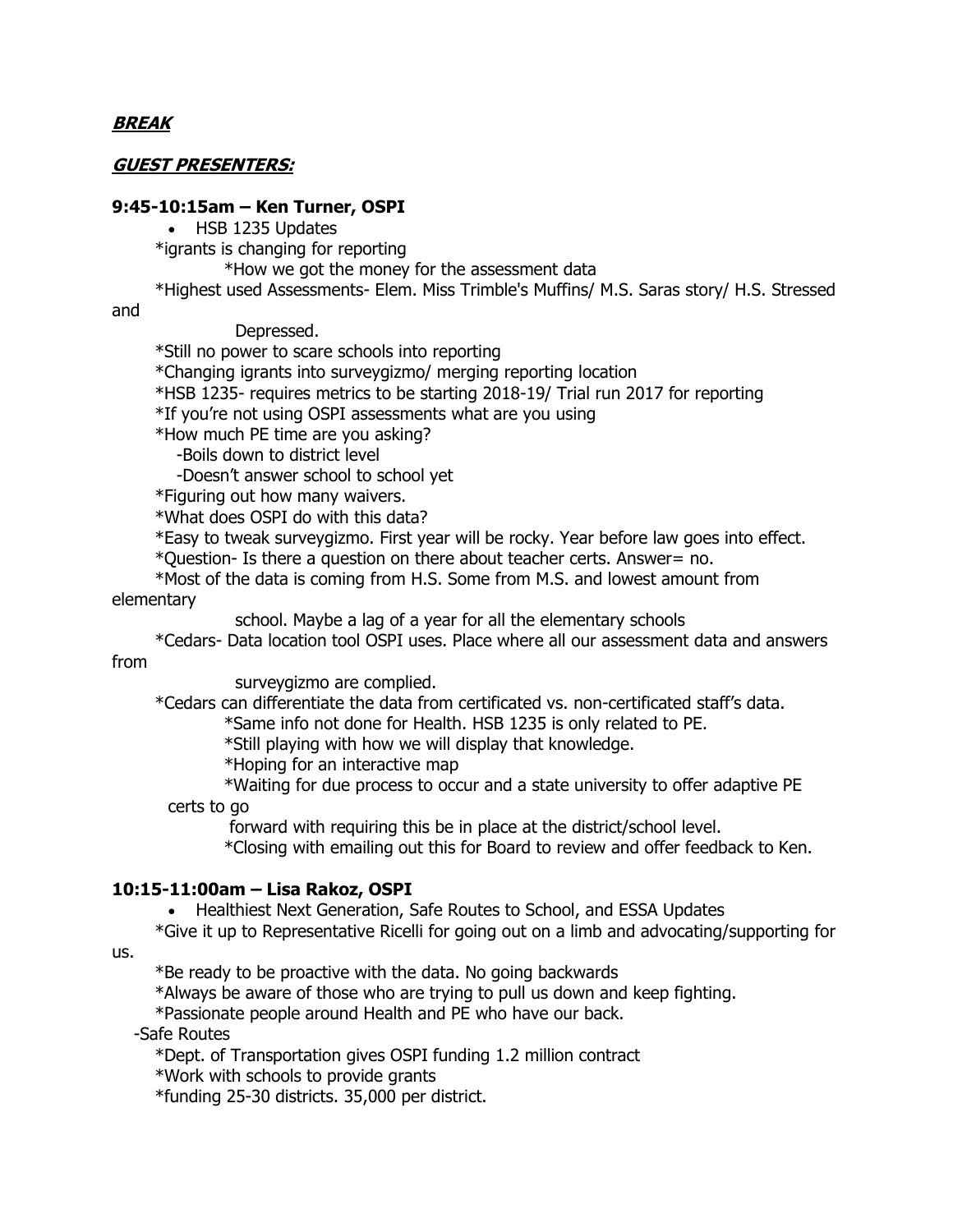\*Supplies helmets, bikes, curriculum, support, training.

\*Does not cover maintenance

\*After 2019 expected to continue the program

\*Can purchase adaptive bikes

**\***Form package 552

\*App Posted Jan. 1.5 months until it closes

-ESSA updates

\*Every Student Succeeds Act

\*Impacts

\*Educate self and others on this Act.

\*In WA a consolidated plan (on OSPI website)

\*Word find health/ Physical/ Wellness take you right where you need to go in the doc.

\*New superintendent more supportive

\*Advocate for funding

\*Be the positive change. Talk to principal to advocate for PE/ Health component of the

ESSA.

\*Had NCLB/ Then PEP/ Now ESSA

\*Changes

-New frameworks

-Funding

-Well rounded education

-Gov. authority shifts to state and school districts

-Healthiest Next Generation

\*Game on- checkout step son ppt. Sara shared with us via email prior to meeting.

\*School Health Index (SHI) assess and track school progress.

\*Every kid Healthy week in April shared on Action Healthy kids website.

\*Look into grants for this.

\*Lucky to have a gov. who supports us.

\*Healthiest Next Generation committee.

\*Healthy kids Healthy schools grants- 5 million put in from Gov.

-1 million specific to water bottle filling stations

-3 million right now in budget for grants

-not passed yet, stay tuned if it does get passed

\*Look at school recommendations

\*Check out your districts Healthy Youth survey data on OSPI website

-Staggering stats on 70+percent are not active

\*Partnerships

\*Funding

-Title 1- flexible pot of money. Find out who the people are in charge and ask questions.

\*attendance, grad rates, indicators like school climate, students engagement or even Health and PE.

-Title 2- professional dev. for school employees

\*Ask if you can tap into money under this pocket for prof. dev. \*Recruitment of new teachers

-Title 4 part A- students support and enrichments gaps

\*Well-rounded, supporting safe/ healthy schools, tech.

-Title 4 part B- 21st century learning centers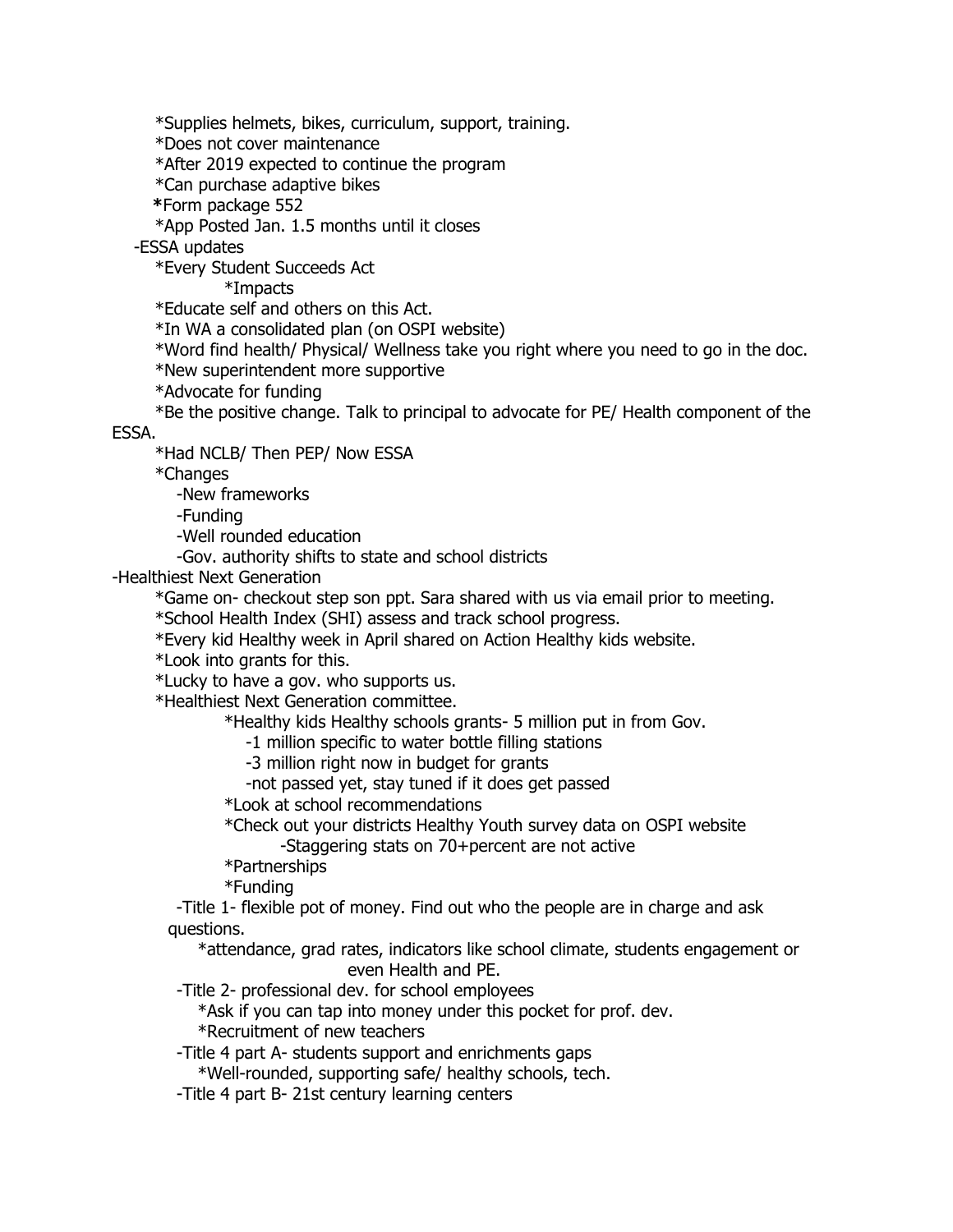\*creating more in before/after school and summer programs.

\*Help them promote and connect with them

\*District can apply for a min of 10,000 in grants. Larger dist. can apply for more.

\*Go to dist. find out who your igrants manager is.

 \*Lots of cool stuff going on in our state. Keep an eye out for the upcoming info related to these

topics.

# **11:00-11:15am – Stacie Masterson, American Heart Association**

**-** American Heart Association Updates

\*Appreciate support

\*Stats are alarming with this generation slated to die earlier than the generation before. \*611 schools on board this year

\*Scare squad (character prizes) scares away heart disease. Tie character to behavior to

help

relate the messages

and make them more memorable.

\*Revamped parent corner for resources that go home.

\*Accessible to people even if not participating in jump rope for heart.

\*App where characters come to life

\*Seen a 300% increase for the app

\*Huge successes; last year in hospitals for diagnosis early for heart conditions

\*Gave 6.2 million

\*CPR requirement for all senior high school students

\*Safest state in the country to have a heart attack. Highest survival rate vs. all other states in our country.

## **BOARD MEMBER ANNOUNCEMENTS:**

## **11:15-11:30am – Carri Kreider (From EWU)**

• "Test only" Health & Fitness Endorsement

\*Pathway 1

-Test and approved program= pathway 3

-Motion to move from the test only option to only having the pathway 3 option that would require the

test and approved program.

-Tests have no ped. component

-West-E does not account for management, motivation, methods, planning, instruction, assessment,

collaboration, and instructional methodology (reflection).

-One of the reasons they are doing this is partly due to the shortage.

-Bigger programs for PE than in the past. Seeing an increase.

-Solution do what library media and bombard PESB group.

-Send letters individually to who library media did

-Do the parents know?

-Start sending letters as soon as you can. Starting with the email on the handout

-Can use school emails for this.

-Suggestions to Carri by Mon. Dec. 11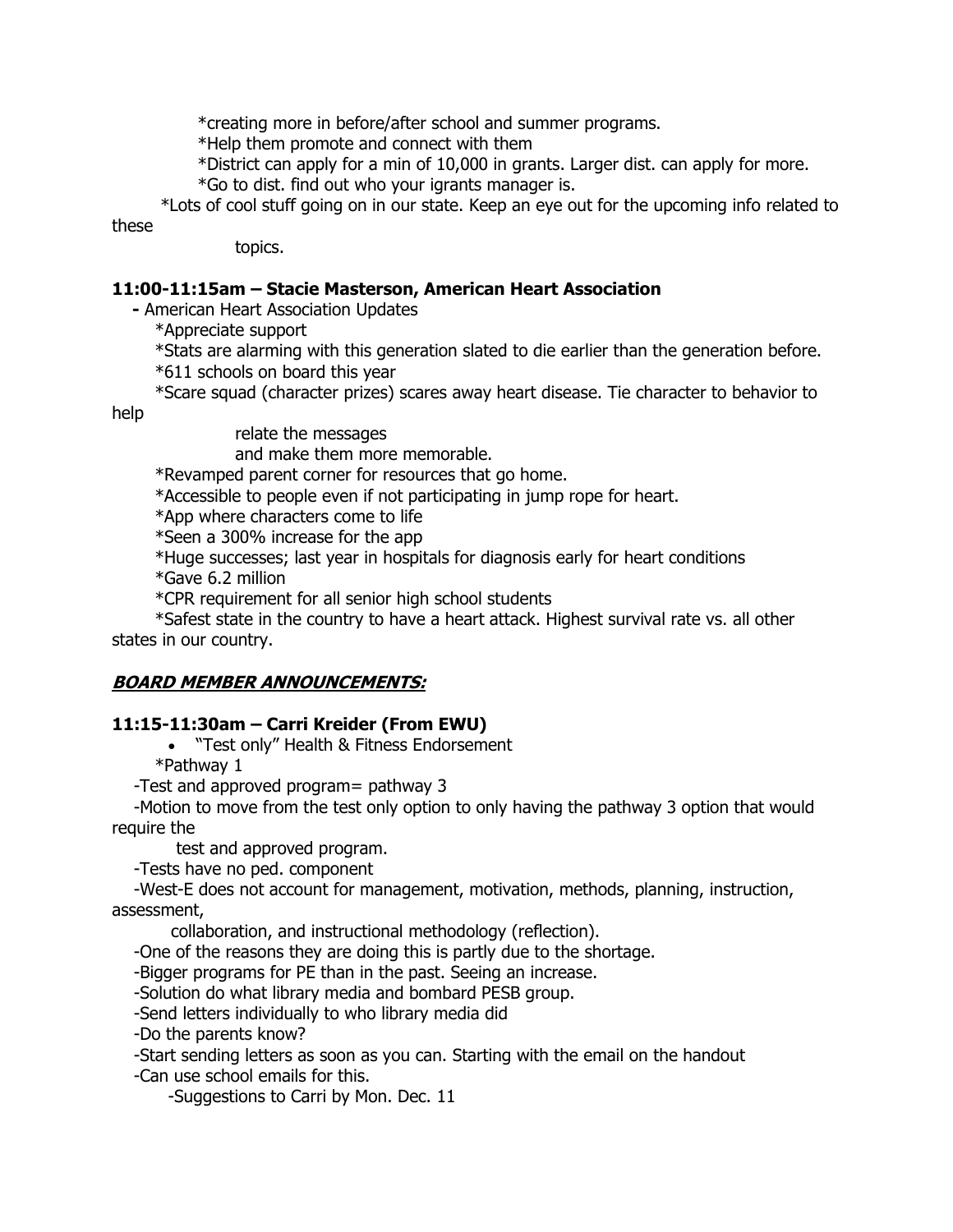#### **11:30am – OSPI Developed Assessments – Sara**

-Motion on assessments from OSPI

\*Formerly referred to as our CBA's

\*Don't align to our standards

\*Needing to be revised

\*Brought up at last cadre meeting last fall

\*Limited funding that goes into revising assessments/ maybe SHAPE WA can help and

#### partner

with this. -What would the cost be?

-What would be the assessments

-Potential budget proposal

\*Discussion on the table

-Written agreement between OSPI and SHAPE WA

-For \$22,140 of our money being spent

## -**Motion on the table: Moved by Jeana Haag "I move to allocate up to \$22,000 of SHAPE WA funds to support committee work to revise OSPI assessment."**

# **\*Amendment; "Begin process after OSPI signs MOU."**

\*Seconded by Jennie Hershey

\*MOU was presented and shared to go over and open for questions/ discussions

-Jennie Question: "Would this assessment revision be able to happen without SHAPE WA help?

-Ken responds- 2018-19 would be a place to start the revisions, but there hasn't been a lot of energy about it. Possibly just changing/ taking out the EALRS.

-CDC funding being taken has cut our ability to engage in revisions and recreation of

new assessments. Interest is there, but the desire to rewrite them in not there yet.

-Clarify- if SHAPE didn't contribute the revisions may include the replacement of a few

things like the EALRS being taken out. If we did fund it allows the ability to pay for

more of the re-writing of the assessments.

-OSPI does support this, but they don't want to take it on fully.

-\$5,000 left in budget possibly could be applied to the \$22,140 total need.

-Will there be a group to put the stamp on these to say they are appropriate. \*CARC- help to revise the assessments.

-Health included in the teachers who would help create the new assessments

-Question (Ryan)- Data hasn't been collected. Districts will continue to use their own

assessments.

-No one is asking what the passing rate is or any details other than how many have taken it.

-Carri- First step as a board is what are we doing with the data? -Jeana- When they were first created they were designed to push to assess at all.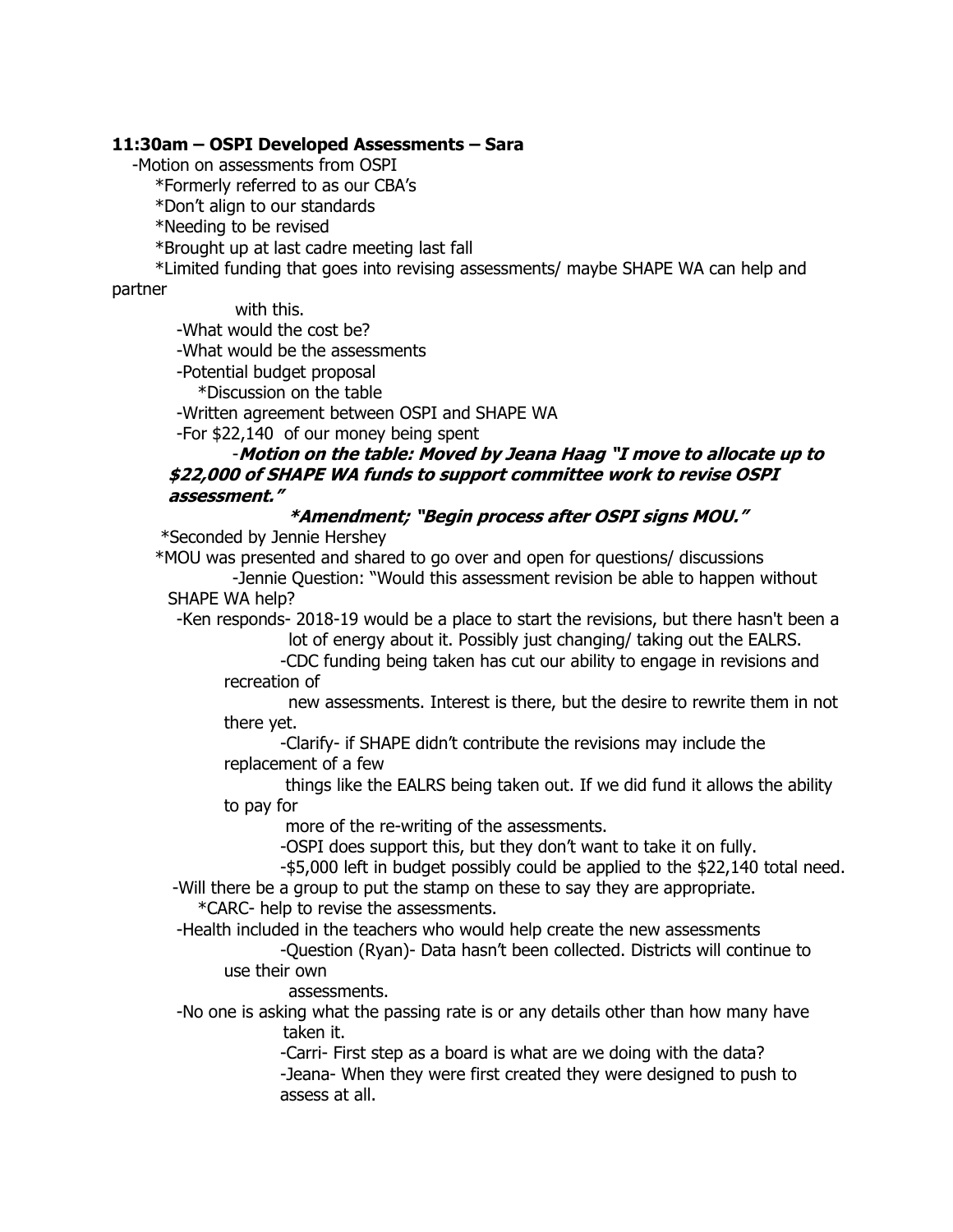-Susan- need a standard to align us so we are not fragmented.

-Toni- Budget-wise are we exchanging this for that? Are we taking away from anything else we typically use our money for?

-Gayle- Responded that we would not lose out on anything to allot the \$22,140 to this assessment collaboration.

-If you are not a performance indicator you are not funded. ie PE. Math and ELA are.

-Dustin-Big picture. Need to assess and we lack the resources. This assessment is more of a need for those smaller dist. that can't afford any type of assessment creation.

Can this help with the data pieces we have in our PLC's in our buildings. Need for specific and more comprehensive tests. Backing of OSPI.

-Paul-Used the tests to give legitimacy to programs during school board meetings helped advocate.

-Terri- We believe there should be a test, also hear that there should be a uniform test. Cannot change the working where we all take the same test. Legislative process to be able to at some point say districts have to take the OSPI created assessments. Currently they do not require.

-Lots of discussion, pause and come back from lunch to digest and come back to the discussion.

-Elected members of the board can vote.

-After lunch

\*Amendment to the original motion is, "Begins process after OSPI signs MOU." -Follow through?

-Sara brought out a map of the process of creating an OSPI assessment. -Revision vs. rewrite?

-Example of new assessment presented on a handout from SHAPE America -Cannot barrow any of the SHAPE America assessment

-FL got 1 million to create new assessments/ where did it come from? Grant written.

## **-Motion passed 2 apposed/ 8 in favor/ 2 absent= 10 total voted**

-If more tweaks are made than presented we will need to revise.

#### **LUNCH BREAK:**

**12:00-1:00pm – Lunch, Group Photo and Hotel Check-Out**

## **COMMITTEES**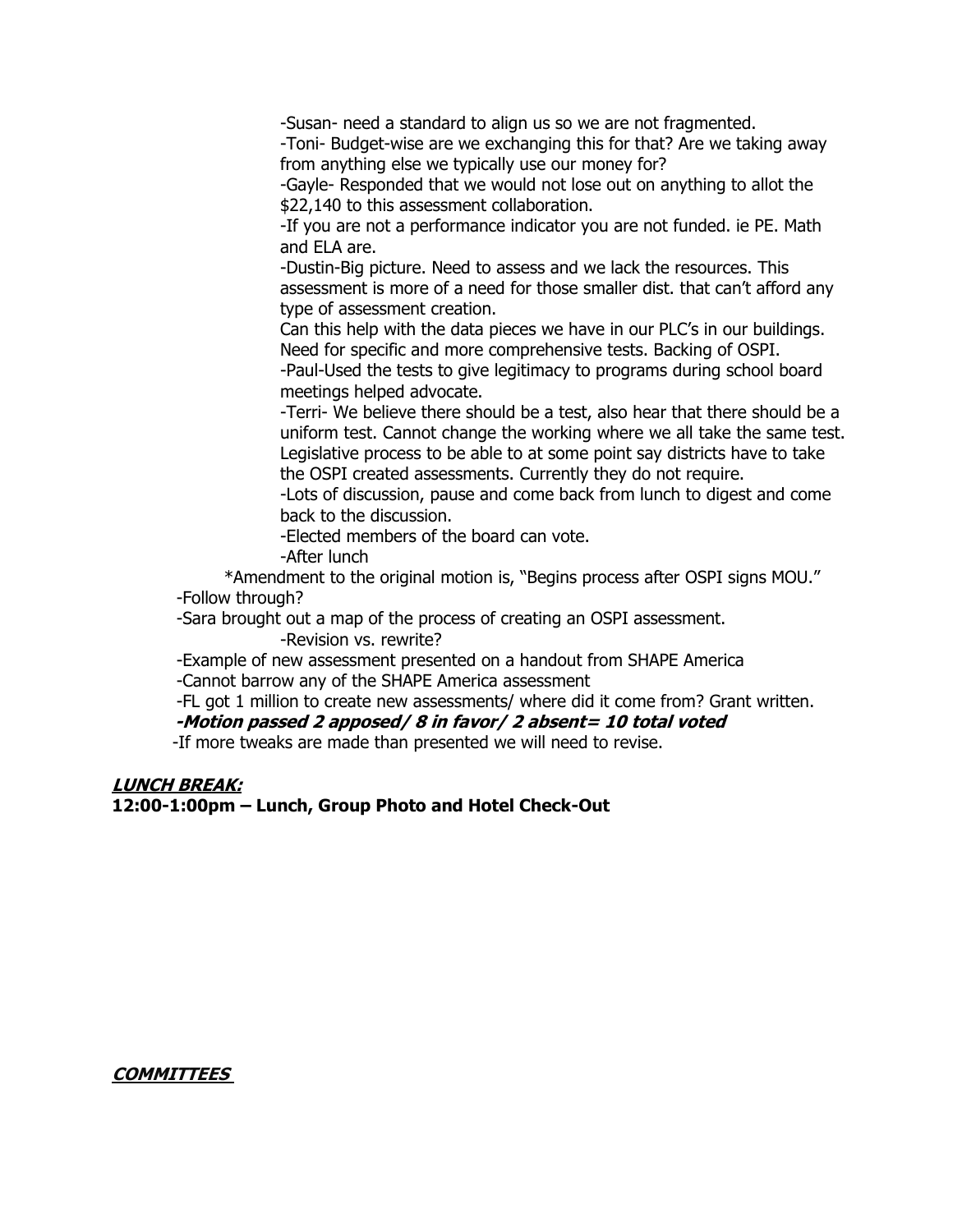

## **Overview of Committee Work Time - Sara**

\*New members decide on a committee. \*Looking forward to Spring meeting time/date -April 28-29 in Ellensburg -May 19th in Kent \*Find people who may want to get involved, but not hold a board position.

## **1:15pm -Committee work**

- Marketing: Krista Winn
- Legislative Action: Susan Sellers
- Assessment: Terri Farrar
- Curriculum: Jennie Hershey
- Advocacy: Paul Clinton
- Social Media: Ryan Wiser & Terri Galloway
- Social Justice: Kristen Edmiaston

## **3:00pm -Committee Progress Reports**

## Social Media-

\*Idea to do a monthly showcase of rockstars in our profession. Podcast?

\*Ask 5 questions each month ie favorite piece of equipment? Websites? Sub plans? Following? \*SHAPE WA google drive to access previous info

\*Working with marketing to get people formally together. Instead of waiting for a big conference. Twice a year

possibly bringing ideas to share with local PLC's.

\*Tripled number of twitter followers since Spring

## Marketing-

\*Promoting Alliance for a Healthier Generation.

\*Let's move have merged with them.

\*Try to get all schools to start with small steps

\*First step register for (AHG).

\*School Health index too cumbersome.

\*AHG has simpler assessments.

\*Next step is assessing their program and pick one action plan to work on their program that impacts students